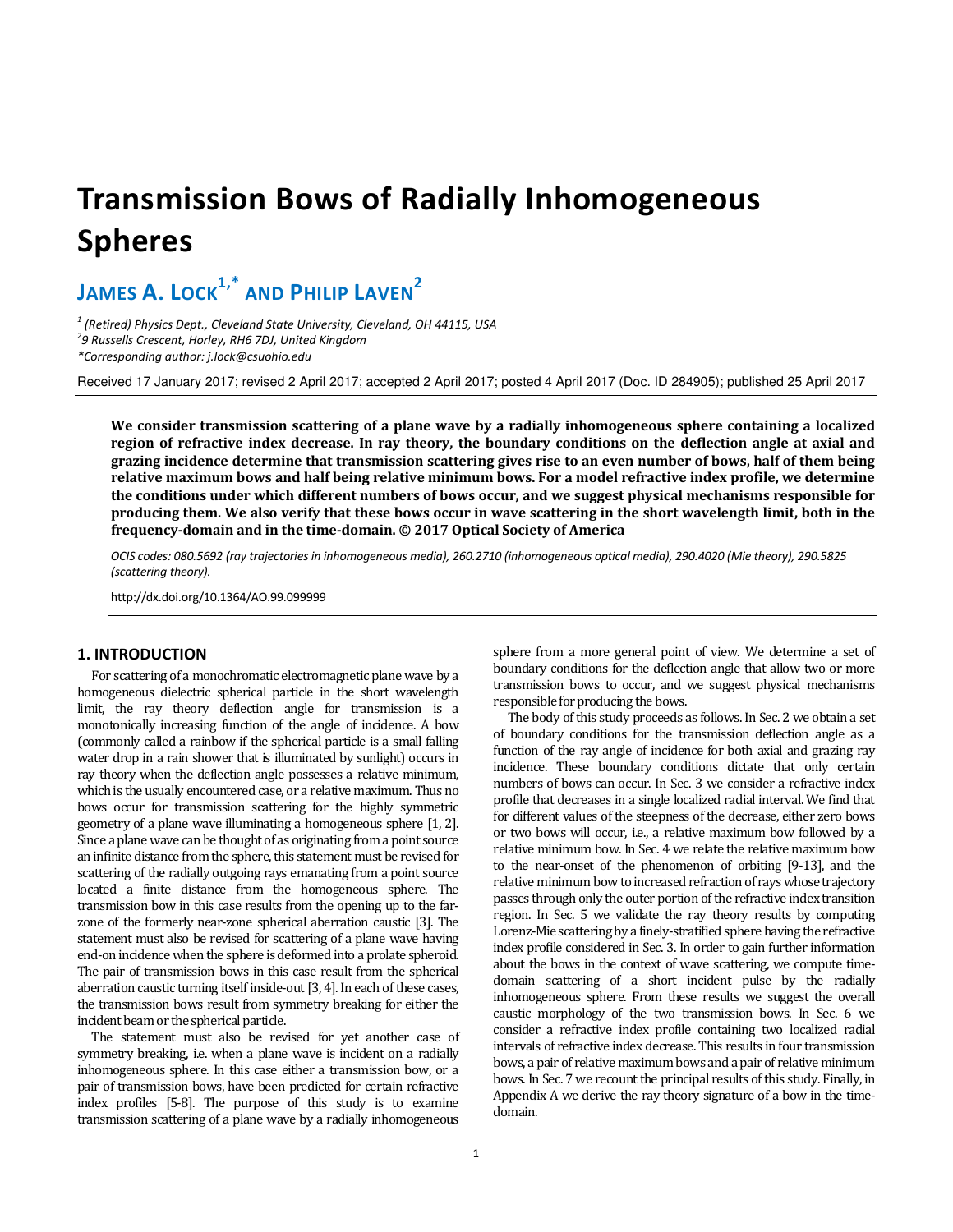# **2. GENERAL CONSIDERATIONS**

We consider scattering of an electromagnetic plane wave of field strength *E0* traveling in vacuum in the +*z* direction and polarized in the *x* direction which is incident on a radially inhomogeneous sphere of radius  $a$  and refractive index profile  $m(r)$  centered on the origin of coordinates. We consider the sphere to be a material particle with  $m(r)$  $> 1$  rather than a bubble with  $0 < m(r) < 1$ . The plane wave may be  $> 1$  rather than a bubble with  $0 < m(r) < 1$ . The plane wave may be considered as a collection of parallel light rays crossing the *z* = 0 plane different distances *r* from the origin with  $0 \le r < \infty$ . The positive angle of incidence of a light ray at the sphere surface *θi,* and the positive sense of the deflection angle *Θ* are shown in Fig. 1. In this study we consider only transmission scattering where a ray with the angle of incidence  $\theta_i$ is refracted into the sphere, travels a curved trajectory inside the radially inhomogeneous particle, and is transmitted out in the *Θ* direction having not undergone any internal reflections. The method of analysis described here can be extended to various numbers of internal reflections. alysis described here can be extended to various numbers of<br>ernal reflections.<br>Application of the formula of Bouguer gives the ray deflection angle ider scattering of an electromagnetic plane wave of field<br>traveling in vacuum in the +z direction and polarized in the<br>which is incident on a radially inhomogeneous sphere of<br>d refractive index profile  $m(r)$  centered on t fht ray at the sphere surface  $θ$ *i* and the positive sense agle  $θ$  are shown in Fig. 1. In this study we consider scattering where a ray with the angle of incidence  $θ$ *i* 

for transmission as [14, 15]

$$
\Theta(\theta_i) = -\pi + 2\theta_i + 2\sin(\theta_i)\int_{W_T} (\mathrm{d}w / w) \left[\eta^2(w) - \sin^2(\theta_i)\right]^{1/2}.
$$
 (1)

We define

*w* ≡ *r* / *a* so as to have dimensionless quantities. In addition, the behavior of the function (2)

 $\eta(w) \equiv w \, m(w)$ will be found to be of great significance. The closest approach of the (3)

interior ray to the center of the sphere, i.e. the classical turning point, is *wT* with found to be of great significance. The closest approach of the ray to the center of the sphere, i.e. the classical turning point,  $= \sin(\theta_i)$ . (4)

 $\eta(w_T) = \sin(\theta_i).$ In classical mechanics, Eq. (1) also describes the trajectory of a point mass having energy *E*, and acted on by a conservative central force whose potential energy function is *U*(*r*), with the correspondence  $m^2(r) \leftrightarrow 1-U(r)/E$ . 1) also describes the trajectory of a protected on by a conservative central ion is  $U(r)$ , with the correspondence (5)

By differentiating Eq. (5), a decreasing refractive index,  $dm/dw < 0$ , corresponds to an attractive force, and an increasing refractive index, d*m*/*dw* > 0, corresponds to a repulsive force. In this study we consider only  $dm/dw \leq 0$ . corresponds to an attractive force, and an increasing refractive in  $dm/dw > 0$ , corresponds to a repulsive force. In this study we concept only  $dm/dw \le 0$ .<br>The transmission deflection angle of Eq. (1) exhibits five propertie

The transmission deflection angle of Eq. (1) exhibits five basic properties. First,

*Θ*(0°) = 0.

This says that the axial ray with  $\theta_i = 0^\circ$  enters the sphere without This says that the axial ray with  $\theta_i = 0^\circ$  enters the sphere without refraction, travels in a straight line inside, and exits without refraction. This result is intuitively sensible. It can also be derived from Eq.(1) by (i) assuming that  $\theta_i$  is small, (ii) substituting this condition into the denominator and the lower limit of integration of the third term, (iii) evaluating the resulting integral exactly, and then (iv) taking the limit  $\theta$ *i* $\rightarrow$ 0. This contribution cancels the first term on the right hand side of Eq.(1), giving Eq.(6). This result is intuitively sensible. It can also be derived from Eq.(1) by (i) assuming that  $\theta_i$  is small, (ii) substituting this condition into the denominator and the lower limit of integration of the third term, (iii

Second, the initial slope of *Θ*(*θi*) is positive,  $(d\theta/d\theta_i)_{\theta_i=0} > 0$ .

This is most easily demonstrated by appealing to the correspondence with a point mass in the field of an attractive force of Eq. (5). The trajectory of the point mass always curves toward the force center rather than away from it in such a way as to conserve energy and angular momentum. Thus, for an attractive force the point mass This is most easily demonstrated by appealing to the correspondence with a point mass in the field of an attractive force of Eq. (5). The trajectory of the point mass always curves toward the force center rather than away of it. In the optical case, a ray path always curves toward the region of higher refractive index. it. In the optical case, a ray path always curves toward the region of<br>gher refractive index.<br>Third, as long as η(w) is a monotonically increasing function for 0 ≤

*η* ≤ 1,

$$
\Theta(\theta_i) < \infty \text{ for all } \theta_i. \tag{8}
$$



Fig. 1 Geometry of a ray transmitted through a sphere of radius a. The impact parameter of the ray is  $sin(\theta_i)$ , and the deflection angle is  $\theta$ .





This condition rules out the possibility of the phenomenon of This condition rules out the possibility of the phenomenon of orbiting [9-13]. Since  $\eta(w_i) = \sin(\theta_i)$ , a potential divergence occurs at the lower limit of integration in Eq. (1). As long as *η*(*w*) is locally linear in the vicinity of  $wr$ , as is the case in Fig. 2(a), the integrand will be proportional to  $(w - wr)^{1/2}$  there. When integrated, the contribution of the lower limit of integration is zero, and the entire value of the integr proportional to (*w* – *wT*) -*1/2* there. When integrated, the contribution of the lower limit of integration is zero, and the entire value of the integral is due to from the upper limit, with  $\theta$  remaining finite. But if  $\eta(w)$  is locally quadratic or cubic in the vicinity of  $w_T$ , as is the case in Figs. 2(b, c) respectively, the integrand is proportional to  $(w - wr)^{-1}$  or  $(w - wr)^{-3/2}$  there. When integrated, the lower limit diverges either logarithmically or to the -1/2 power, giving *Θ* → ∞. This is interpreted as the trajectory of the light ray orbiting around inside the sphere as the trajectory of the light ray orbiting around inside the sphere<br>forever, and will be discussed in more detail in Sec. 4a. As a side note, orbiting is also familiar in quantum mechanical atom-atom scattering [16, 17] and scattering of an alpha particle by a nucleus [17], and in [16, 17] and scattering of an alpha particle by a nucleus [17], and<br>scattering of an electromagnetic plane wave by a Luneburg lens [18].

Since  $0 \leq \sin(\theta_i) \leq 1$ , Eq. (4) dictates that the function  $\eta(w)$  must be locally linear in the vicinity of  $w_T$  for  $0 \le \eta(w) \le 1$ , i.e.  $\eta(w)$  must be

(7)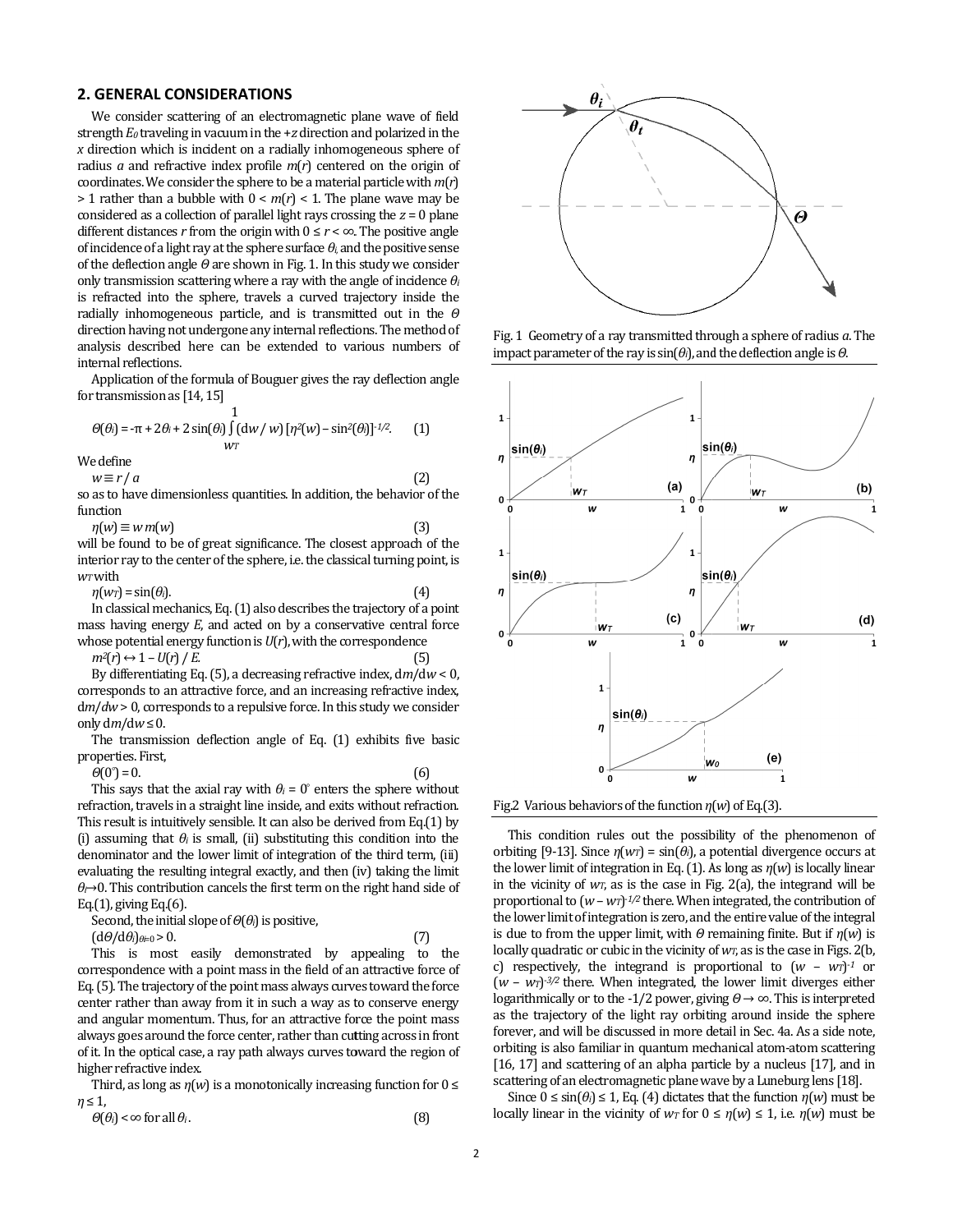monotonically increasing over this interval. Expressed in a more physical way, although we are assuming that *m*( *w*) decreases as a function of  $w$ , it cannot decrease too fast, or else the decrease in  $m(w)$ will overpower the increase in  $w$  in Eq. (3). Lastly, since  $m(w) > 1$ , one has *η*(1) > 1. The *η* function need not be monotonically increasing for 1<br>  $\langle \eta(w) \leq \eta(1) \rangle$ , as is illustrated in Fig. 2(d), since this region does not<br>
correspond to an angle of incidence via Eq. (4).<br>
Fourth, for gr  $\langle n(w) \rangle \leq n(1)$ , as is illustrated in Fig. 2(d), since this region does not correspond to an angle of incidence via Eq. (4).

Fourth, for grazing incidence one has

*Θ*(π/2) > 0.

This can be seen by substituting  $\theta_i = \pi/2$  into Eq. (1) and using the fact that the integral has already been found to be finite.<br>Fifth, the final slope of  $\Theta(\theta_i)$  is<br>(d $\Theta/d\theta_i$ ) $_{\theta i=n/2} = 2$ . (10)

Fifth, the final slope of *Θ*(*θi*) is

(d*Θ*/d*θi*)*θi*=π/2 = 2.

Equation (1) has  $\theta_i$  dependence in four places, including the  $\theta_i$ dependence of  $w_T$  in the lower limit of integration via Eq. (4). When the derivative of Eq. (1) is evaluated at  $\theta$ <sup>*i*</sup> =  $\pi/2$ , the divergence in two of the terms cancels, resulting in Eq. (10).

Now that we have determined the way in which the graph of  $Θ(θ<sub>i</sub>)$ begins at  $θ$ *i* = 0 and ends at  $θ$ *i* =  $π/2$ , the behavior of  $Θ$  between these two end points depends on the details of the refractive index profile  $m(w)$ . The deflection angle can be monotonically increasing, which is two end points depends on the details of the refractive index profile  $m(w)$ . The deflection angle can be monotonically increasing, which is the case for a constant refractive index. Other possibilities allow for a relative maximum followed by a relative minimum, or a pair of relative maximum followed by a relative minimum, or a pair of<br>alternating relative maxima and relative minima, etc. Only an even number of transmission bows can occur for a radially inhomogeneous number of transmission bows can occur for a radially inhomogeneous<br>particle having a decreasing refractive index and *η*(*w*) being monotonically increasing for  $0 \le \eta \le 1$ . The condition of Eq. (8) prohibits an orbiting divergence in *Θ*(*θi*). Examples of all of these behaviors are encountered in Secs.3, 6.

An example of the situation described by Eqs. (6-10) is the two bows in region η of parameter space for the generalized Luneburg sphere described in [8, 19]. The method of analysis described here for determining the number of possible transmission bows can be extended to other classes of refractive index profiles, including an edgeless radially inhomogeneous particle of decreasing refractive index for which  $m(1) = 1$ , with  $\eta(w)$  monotonically increasing for  $0 \le \eta$  $\leq$  1, and  $0 < (d\eta/dw)_{w=1}$  < 1. This system has an odd number of bows. ≤ 1, and 0 <  $(d\eta/dw)_{w=1}$  < 1. This system has an odd number of bows.<br>An example is the single bow for the generalized Luneburg sphere in region γ of parameter space as described in [8, 19, 20]. 20]. Another class is a radially inhomogeneous bubble (i.e.  $0 < m(w) < 1$ ) having an increasing refractive index and with *η*(*w*) monotonically increasing for  $0 \leq \eta \leq \eta(1)$ . The angle of incidence for critical external reflection is given by  $sin(\theta \cdot \theta) = \eta(1)$ . This system has an even number of bows. example is the two bows for the generalized Luneburg sphere in region ξ of parameter space as described in [8, 19]. Yet another class is an edgeless radially inhomogeneous bubble with an increasing refractive index for which  $m(1) = 1$ . If  $n(w)$  is also monotonically increasing for  $0 \le \eta \le 1$  and  $(d\eta/dw)_{w=1} > 1$ , the system has an odd number of bows. An example is the single bow for the generalized Luneburg sphere in region δ of parameter space as described in [8, Refractive index classes where an incident ray refracts one way at the sphere surface and the other way once inside require more care when applying the method of analysis used here. Examples of these classes are regions ν and ψ for a generalized Luneburg sphere as described in [19]. An example of the situation described by Eqs. (6-10) is the two bows<br>in region  $\eta$  of parameter space for the generalized Luneburg sphere<br>described in [8, 19]. The method of analysis described here for<br>determining the nu d with  $\eta(w)$  monotonically increasing for<br>) cidence for critical external reflection is<br>system has an even number of bows. An Formular parameter space as described in [8, 19]. Yet another class is radially inhomogeneous bubble with an increasing index for which  $m(1) = 1$ . If  $\eta(w)$  is also monotonically for  $0 \le \eta \le 1$  and  $\left(\frac{d\eta}{dw}\right)_{w=1} > 1$ cive index classes where an incident ray refracts one way<br>re surface and the other way once inside require more care<br>ing the method of analysis used here. Examples of these c<br>gions  $v$  and  $\psi$  for a generalized Luneburg

# **3. MODEL REFRACTIVE INDEX PROFILE**

In order to explore the possibilities of the number of transmission bows described in Sec. 2, we consider the following refractive index profile having the four adjustable parameters *D*, *R*, *M*

| $m(w) = M + H$                    | for $0 \leq w \leq D - R$     |      |
|-----------------------------------|-------------------------------|------|
| = $M - H \sin[(W - D)\pi / (2R)]$ | for $D - R \leq w \leq D + R$ |      |
| $=M-H$                            | for $D+R\leq w \leq 1$ .      | (11) |

This radially inhomogeneous sphere is divided into three concentric regions. The innermost region has a large, constant refractive index. The middle, or transition, region has a smooth decrease to the small, constant refractive index of the outermost region. in Fig. 3. The profile varies smoothly, with both  $m(w)$  and dm/dw being continuous everywhere. The greatest slope occurs at  $w = D$ , and the steepness of the transition can be parameterized by  $H/R$ . radially inhomogeneous sphere is divided into three concentric<br>The innermost region has a large, constant refractive index.<br>ddle, or transition, region has a smooth decrease to the small,<br>tive trefractive index of the oute

Substituting Eq. (11) into Eq. (1) and performing the integral numerically, representative results for the ray theory deflection angle as a function of the angle of incidence are given in Fig. 4(a) for  $D =$ 0.333,  $M = 1.558$ ,  $H = 0.142$  and  $0.05 \le R \le 0.30$ . The near-onset of orbiting is evident for  $R = 0.05$ , with relative maximum and relative minimum bows occurring at *Θ* ≈ 177° and *Θ* ≈ 20° . In order to provide a more detailed view of the coalescence and extinguishing of the two more detailed view of the coalescence and extinguishing of the two bows when  $R \approx 0.30$ , Fig. 4(b) shows the deflection angle for the same values of *D*, *M*, *H* and  $0.28 \le R \le 0.34$ . In Fig. 4(b) it is seen that the final occurrence of an inflection point of *Θ*(*θ<sup>i</sup>* ) is for *R* = 0.32, signaling the coalescence of the two bows. For *R* = 0.05, 0.12, 0.20, 0.25 0.30, and 0.32 the deflection angles of the relative maximum and relative minimum bows are given in Table 1. Both a relative maximum transmission bow and a relative minimum bow occur when the transmission bow and a relative minimum bow occur when the refractive index decrease is relatively steep,  $0.44 < H/R < 2.93$ , and no transmission bows occur when the refractive index decrease is relatively gentle,  $0 \leq H/R < 0.44$ . There is nothing special about the particular values of *D*, *R*, *M*, and *H* chosen here. their choice will become apparent in Sec. 6. A nearly identical evolution from two transmission bows to zero bows was found to occur for a wide range of parameters used with Eq. (11). wide range of parameters used with Eq. (11). bstituting Eq.  $(11)$  into Eq.  $(1)$  and performing the integral erically, representative results for the ray theory deflection angle function of the angle of incidence are given in Fig.  $4(a)$  for  $D =$ e of the two bows. For  $R = 0.05$ , 0.12, 0.20, 0.25 0.30, and deflection angles of the relative maximum and relative bows are given in Table 1. Both a relative maximum transmission bows occur when the refractive index decrease is relatively gentle,  $0 \leq H/R < 0.44$ . There is nothing special about the particular values of *D*, *R*, *M*, and *H* chosen here. The specific reason for



**Table 1: The value of the independent parameter**  $R$  **for**  $D = 0.333$ **,**  $M = 1.558$ , and  $H = 0.142$ , the deflection angles of the relative maximum and minimum bows from Fig. 4.

| maximum and minimum bows from Fig. 4. |                                 |                                 |  |  |  |  |
|---------------------------------------|---------------------------------|---------------------------------|--|--|--|--|
|                                       | $\theta$ <sub>maximum</sub> bow | $\theta$ <sub>minimum</sub> bow |  |  |  |  |
| 0.05                                  | $177^\circ$                     | $20^{\circ}$                    |  |  |  |  |
| 0.12                                  | $61^{\circ}$                    | $26^{\circ}$                    |  |  |  |  |
| 0.20                                  | $47^\circ$                      | $33^\circ$                      |  |  |  |  |
| 0.25                                  | $43^\circ$                      | $38^\circ$                      |  |  |  |  |
| 0.30                                  | $42.3^\circ$                    | $41.4^\circ$                    |  |  |  |  |
| 0.32                                  | $42.3^\circ$                    | $42.3^\circ$                    |  |  |  |  |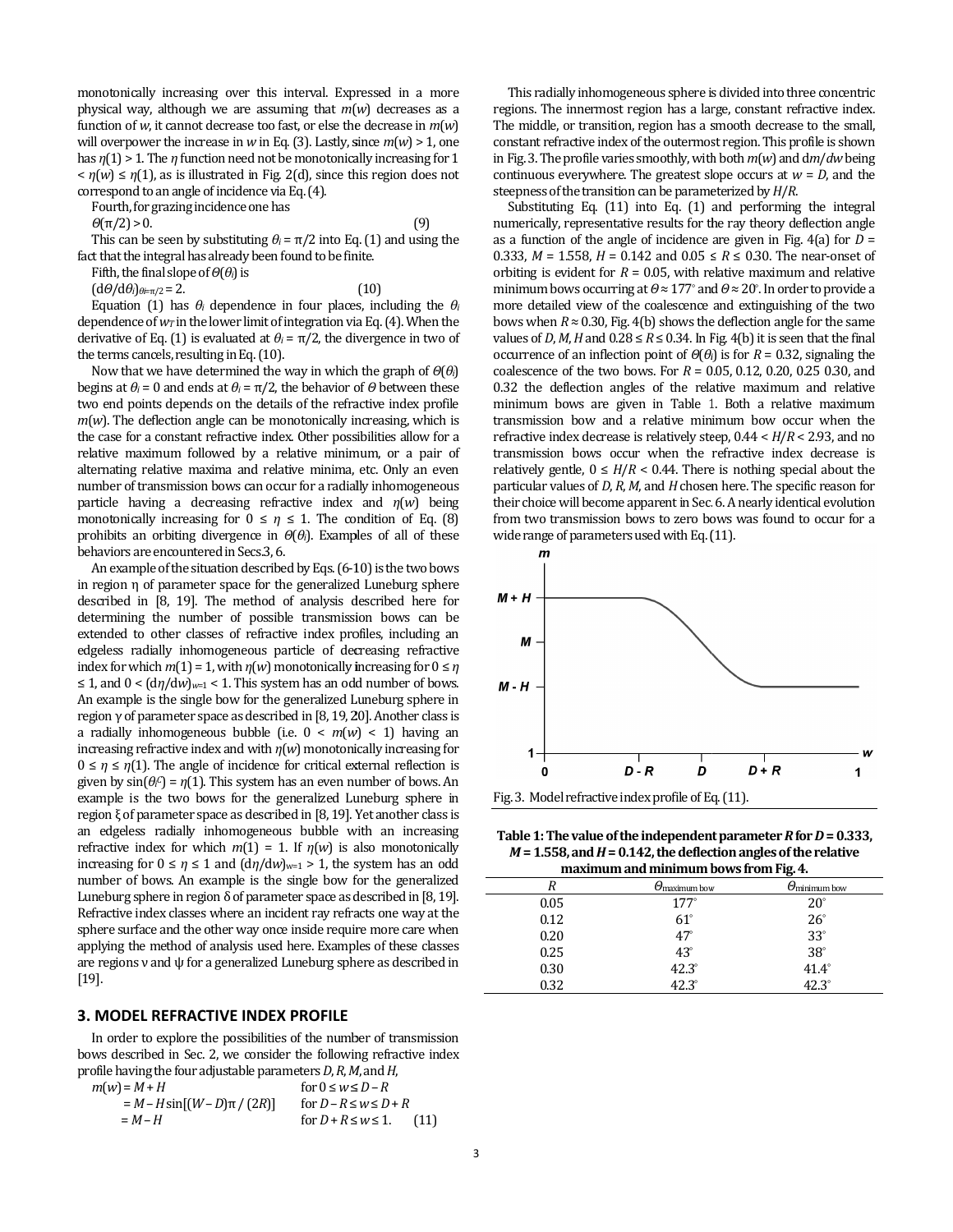#### **4. INTERPRETATION OF THE TRANSMISSION BOWS**

#### **4a. Relative maximum bow**

In this subsection we show that the maximum bow results from a steep, localized decrease in the refractive index so that *η*(*w*) has a correspondingly slow, localized increase, producing the near-onset of orbiting. In Ref. [21] this near-onset was termed a deep rainbow. This interpretation can be motivated by the following general argument. We consider the value of the integral of Eq. (1) over an interval in *w* adjacent to a ray's classical turning point  $w_T$ . We assume that for  $w_T \leq w$  $\leq w_T + \Delta$  the function  $\eta(w)$  can be well approximated by the first two terms of its Taylor series expansion

 $\eta(w) \approx \eta(w) + s(w - w)$ ,

where *s* is the slope of *η*(*w*) at *wT*. The contribution of this interval to the integral in Eq. (1) is proportional to (*Δ1/2*/*wT*) [d(*η2*)/d*w*] *-1/2wT*. Let *s*<sup> $0$ </sup> be the minimum slope of the *η*(*w*) function, which occurs at *w* = *w0* with 0 < *η*(*w0*) < 1 as in Fig. 2(e). In like manner, the contribution of this interval to the integral is proportional to (*Δ1/2*/*w0*) [d(*η2*)/d*w*] *-1/2w0*. It should be noted that if *s0* = 0 and *η*(*w*) is locally cubic about *w0* as in Fig. 2(c), i.e.

$$
\eta(w) \approx \eta(w_0) + t(w - w_0)^3 \tag{13}
$$

the contribution of the interval  $w_0 \le w \le w_0 + \Delta$  to the integral diverges, and corresponds to orbiting. If *s0* is sufficiently small so that

 $[d(n^2)/dw]_{w0} \ll [d(n^2)/dw]_{wT}$ , (14) the contribution to the integral near the lower limit of integration has a sharp maximum. This suggests that the relative maximum bow is a pre-orbiting condition connected with the minimum of the slope of *η2*(*w*).

The results for the refractive index profile of Eq. (11) confirm this interpretation. For the values of *D*, *W*, and *H* of Fig. 4(a), the minimum slope of *η*(*w*) was numerically found to vanish when *R* = 0.0485 or *H*/*R* = 2.93, giving the orbiting condition. The orbiting condition can also be estimated analytically. Taylor series expanding *η*(*w*) of Eq. (11) in powers of

 $\varepsilon \equiv w - D$  (15) we obtain

*η*(*ε*) = *DM* + [*M* – π*DH*/(2*R*)] *ε* – [π*H*/(2*R*)] *ε 2* + [π3*DH*/(48*R3*)] *ε <sup>3</sup>* + O(*ε <sup>4</sup>*). (16) Orbiting should occur when  $d\eta/d\varepsilon = 0$  and  $d^2\eta/d\varepsilon^2 = 0$ , or when  $H/R ≈ (2M/πD) [1 – 2H<sup>2</sup>/M<sup>2</sup> + O(H<sup>4</sup>/M<sup>4</sup>)].$  (17)

For the values of *D*, *M*, and *H* considered above, one obtains *H*/*R* = 2.929 in agreement with result obtained numerically. Thus the value *R* = 0.05 or *H*/*R* = 2.84 which produced the large relative maximum in Fig. 4(a), is close to the orbiting condition.

As was mentioned above, the greatest slope of the refractive index profile occurs at  $w = D = 0.333$ . For the values of *D*, *W*, and *H* of Fig. 4(a) and *R* = 0.05, 0.12, 0.20. 0.25, and 0.30, the location *w0* of the minimum slope of *η*(*ε*) was numerically determined, and is given in Table 2. It starts out being quite close to *D*, and then increasingly deviates from it. The numerically determined value of *η*(*w0*) is also given in Table 2. If the relative maximum bow occurred at the minimum of d*η*/d*w*, the angle of incidence of the rainbow ray would be  $sin(\theta_i) = \eta(w_0)$ . In order to test this prediction, the impact parameter of the relative maximum bow from Fig. 4(a) is also given in Table 2. The correspondence is close when the deflection angle has a high, narrow peak, and progressively weakens as the deflection angle peak broadens.

#### **4b. Relative minimum bow**

In order to satisfy the boundary conditions on  $\Theta(\theta_i)$  at  $\theta_i = 0^\circ$  and  $\theta_i = 0$ 90° , the existence of a relative maximum bow demands the existence of an associated relative minimum bow. In this subsection we show that

the relative minimum bow is associated with the tapering off of the refractive index decrease at the outer edge of the transition region of Fig. 3. This interpretation is motivated as follows. For a particle of constant refractive index *M* - *H*, the transmission deflection angle is

$$
\Theta = 2 \left( \theta_i - \theta_i \right) \tag{18}
$$
 where

 $\sin(\theta_i) = (M - H)\sin(\theta_t)$  (19)

by Snel's law. This deflection angle is a monotonically increasing function of the angle of incidence *θi*. However, for the time being it is more convenient to consider it as a monotonically decreasing function of *θi* as it decreases from 90° toward 0° . For the refractive index profile of Eq. (11), incoming rays having a large impact parameter traverse only the outer region of the sphere until refraction at the outer surface causes the interior ray to graze the outer edge of the transition region. This occurs when

$$
\sin(\theta_i) = (M - H)(D + R). \tag{20}
$$



Fig. 4. (Color online) Ray theory deflection angle *Θ* as a function of  $\sin(\theta_i)$  for the refractive index profile of Eq. (11) with *D* = 0.333, *M* = 1.558, *H* = 0.142, and (a)  $0.05 \le R \le 0.30$ , and (b)  $0.28 \le R \le 0.34$ .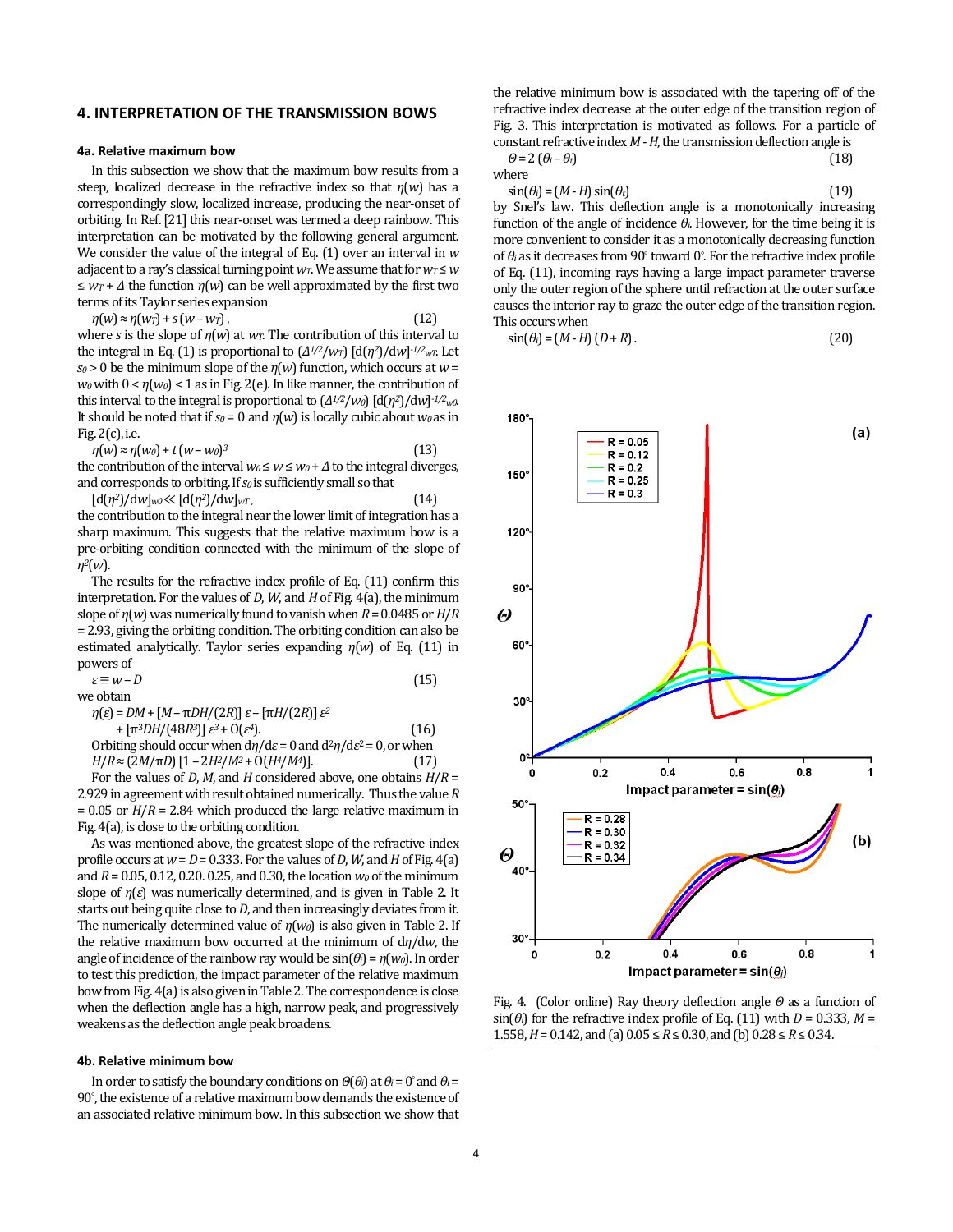| Table 2: The value of the independent parameter R for $D = 0.333$ ,     |
|-------------------------------------------------------------------------|
| $M = 1.558$ , and $H = 0.142$ , the value of $w_0$ and $n(w_0)$ for the |
| minimum of $d\eta/dw$ numerically obtained from Eq. (11), the           |
| impact parameters $sin(\theta_i)$ of the relative maximum and           |
| minimum bows from Fig. 4, and the impact parameter for grazing          |
| incidence at the end of the region of refractive index decrease         |
| from Eq. (20). The third and fourth, and the fifth and sixth            |
| columns are to be compared to each other.                               |

| R    | W0      | $n(w_0)$ | $sin(\theta_i)$ | $sin(\theta_i)$ | $sin(\theta_i)$ |
|------|---------|----------|-----------------|-----------------|-----------------|
|      | max bow | max bow  | max bow         | min bow         | Eq. (20)        |
| 0.05 | 0.341   | 0.519    | 0.52            | 0.54            | 0.542           |
| 0.12 | 0.363   | 0.546    | 0.51            | 0.64            | 0.641           |
| 0.20 | 0.403   | 0.598    | 0.53            | 0.73            | 0.755           |
| 0.25 | 0.433   | 0.638    | 0.57            | 0.77            | 0.826           |
| 0.30 | 0.468   | 0.686    | 0.65            | 0.75            | 0.896           |

For rays with a slightly smaller angle of incidence than in Eq. (20), the ray trajectory increasingly penetrates into the transition region where the refractive index progressively increases. This leads to increased refraction in the transition region and thus a tendency for its contribution to *Θ* to increase. This tendency eventually overtakes the continued decrease in *Θ*, had the refractive index continued to be *M* - *H*, producing the relative minimum bow. We consider an analytical example that illustrates this point. In the transition region of Fig. 3 we chose to model the *η*(*w*) function as

 $\eta(w) = (M - H) w + \alpha (w - D - R)^2$ . *<sup>2</sup>*. (21)

The first term extrapolates the constant refractive index of the outer region to the transition region, and the second term is a quadratic rise in *η*(*w*) over this baseline. We let

 $w_T = D + R - \Delta$ . (22)

Substitution of Eqs.(21, 22) into Eq. (1), Taylor series expanding the integrand, and integrating term by term gives

$$
\Theta(\theta_i) = 2(\theta_i - \theta_i) + 2^{1/2} (8/3) \{ \alpha / [(M - H) (D + R)^{1/2}] \} \Delta^{3/2} + O(\Delta^{5/2}).
$$
\n(23)

As *θi* decreases and *Δ* increases, the first term in Eq. (23) decreases while the second term increases at a faster rate, eventually overtaking the decrease of the first term. Similarly, if we were to model *η*(*w*) in the transition region by

 $\eta(w) = (M - H) w - \beta (w - D - R)^3$ *<sup>3</sup>*, (24)

substitution of Eqs.(22, 24) into Eq. (1), Taylor series expanding the integrand, and integrating term by term gives

$$
\Theta(\theta_i) = 2(\theta_i - \theta_i) + 2^{1/2} (16/5) \{\beta / [(M - H)(D + R)^{1/2}]\} \Delta^{5/2} + O(\Delta^{7/2}).
$$
\n(25)

Again as  $\theta_i$  decreases and  $\Delta$  increases, the first term in Eq. (25) decreases while the second term increases at a faster rate, eventually producing a relative minimum of the deflection angle. The (*p*-1)-order bows of a *homogeneous* sphere can also be interpreted in terms of a competition between the portion of the ray deflection due to refraction and the portion due to internal reflection. Similarly, the condition for orbiting in classical mechanics can be interpreted in terms of a competition between the attractive central force and the repulsive centrifugal force.

As a numerical test of the prediction of the previous paragraph, the relative minimum bow for *R* = 0.05, 0.12, 0.20, 0.25, and 0.30 occurs in Fig. 4(a) at the value of  $sin(\theta_i)$  given in Table 2. The competition producing this bow discussed above suggests that it occurs at an angle of incidence slightly below the value given by Eq. (20), which is also given in Table 2. The agreement between the results of Fig. 4(a) and the prediction of Eq. (20) is quite good, especially for values of *R* relatively close to the onset of orbiting.

# **5. TRANSMISSION BOWS IN WAVE THEORY**

#### **5a. Scattered intensity and time-domain scattering**

The transmission deflection angle as a function of angle of incidence in ray theory for another set of parameters of Eq.  $(11)$ ,  $D = 0.5$ ,  $R = 0.2$ ,  $M = 1.5$ , and  $H = 0.25$  is shown in Fig. 5. A well-formed relative maximum bow occurs at  $\sin(\theta_i) \approx 0.75$  and  $\theta \approx 121^\circ$ , and a well-formed relative minimum bow occurs at  $sin(\theta_i) \approx 0.87$  and  $\theta \approx 33^\circ$ . In order to test the mechanisms suggested in Sec. 4 for the relative maximum and relative minimum bows, the minimum slope of *η*(*w*) was numerically found to occur at  $w_0 = 0.55$  and  $\eta(w_0) = 0.772$ , in good agreement with the incident impact parameter of the relative maximum bow in Fig. 5. Equation (20) now gives  $sin(\theta_i) = 0.875$ , also in agreement with the impact parameter of the relative minimum bow in Fig. 5.

It is of importance to verify that both transmission bows also occur in wave scattering, rather than being merely artifacts of ray theory. To do this, we computed Lorenz-Mie scattering by a finely-stratified sphere having 256 concentric layers whose refractive indices are the discretized version of Eq. (11) with the values of *D*, *R*, *M*, *H* as above. The transverse electric (TE) polarized scattered intensity was computed for  $λ = 0.65$  μm and  $a = 100$  μm using the parallel iteration method described in [22, 23]. The resulting scattered intensity shown in Fig. 6 and includes all the Debye series processes, not just  $p = 1$ transmission. Bows at  $Θ ≈ 34°$  and  $Θ ≈ 120°$  are clearly visible, with a large number of supernumeraries between them. These are the ray theory transmission bows of Fig. 5. However, the intensity graph cannot distinguish which of these are relative maximum bows and which are relative minimum bows.

The two transmission bows were also studied using time-domain scattering in which a Gaussian pulse of full-width 5 fs and centered on *λ*  $= 0.65$  μm is incident on the layered sphere. The time delay of the scattered signal was computed as a function of deflection angle [24, 25]. Time-domain scattering essentially performs a Debye series decomposition of the scattered intensity of Fig. 6 since scattered light undergoing a larger number of internal reflections is increasingly delayed with respect to shorter path length processes such as  $p = 1$ transmission. The time-domain graph for delay times characteristic of transmission are shown in Fig. 7.

Time-domain scattering easily distinguishes whether the bows are relative maximum or relative minimum bows. The ray theory signature of these bows is discussed in Appendix A. The bow with *Θ* ≈ 34 $\degree$  and a delay time of  $t \approx 950$  fs is a relative minimum of both the deflection angle and the delay time, while the bow with *Θ* ≈ 120° and *t* ≈ 1340 fs is a relative maximum of both. The results of Figs. 6 and 7 clearly verify that the pair of transmission bows initially predicted using ray theory occur as well in wave theory in the short wavelength limit 2π*a*/*λ*≫ 1.

#### **5b. Coalescence of the two bows and overall caustic morphology**

As mentioned above, in Fig. 4(b) the relative maximum and relative minimum bows coalesce and then are extinguished when  $R \approx 0.32$ . The deflection angle varies over a relatively small range 42.2° ≤ *Θ* ≤ 42.5° for a relatively wide interval of angles of incidence,  $38^\circ \le \theta_i \le 49^\circ$ , which should lead to exceptionally strong scattering in this small deflection angle interval. In order to verify this ray theory prediction, Fig. 8 shows the TE scattered intensity for  $λ = 0.65 \, \mu m$ ,  $a = 200 \, \mu m$ , and the refractive index profile of Eq. (11) with the parameters of Fig. 4(b) with  $R = 0.32$ . Again, the Figure contains the contributions of all the Debye series terms. But the strong, localized scattering peak at *Θ* ≈ 42.4°, which rises an order of magnitude above the background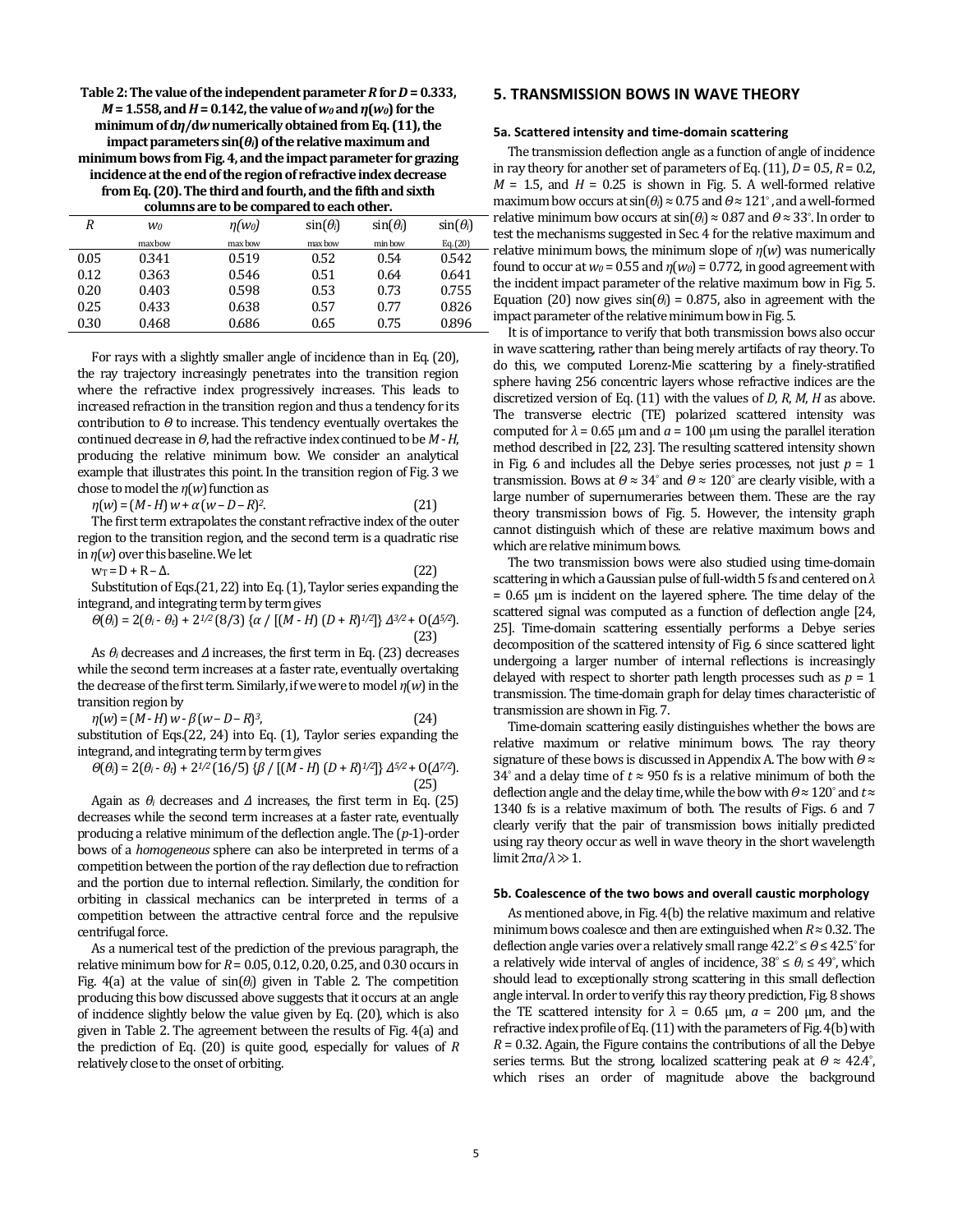

Fig. 5. Ray theory deflection angle  $\Theta$  as a function of sin( $\theta$ *i*) for the refractive index profile of Eq.  $(11)$  with  $D = 0.5$ ,  $R = 0.2$ ,  $M = 1.5$ , and  $H =$ 0.25.



Fig. 6. Wave theory TE scattered intensity as a function of *Θ* for an incident wavelength  $λ = 0.65 \mu m$ , a sphere of radius  $a = 100 \mu m$ , and the refractive index profile of Eq.  $(11)$  with  $D = 0.5$ ,  $R = 0.2$ ,  $M = 1.5$ , and  $H = 0.25$ . The intensity has been "sun-smoothed" by convolving it with a  $0.5^{\circ}$  diameter source to remove the high-frequency interference a 0.5° diameter source to remove the high-frequency structure.

scattered light, is the signature of the two coalesced transmission bows. It should also be noticed that this peak is not accompanied by supernumeraries. This results from the fact that in Fig. 6 the supernumeraries were located between the two bows. So as the bows coalesce, the supernumeraries between them vanish. is the signature of the two coalesced transmission<br>also be noticed that this peak is not accompanied by<br>s. This results from the fact that in Fig. 6 the

The five simplest structurally stable optical caustics, the fold, cusp, swallowtail, elliptic umbilic, and hyperbolic umbilic have been described and illustrated in many places, e.g. [26-30]. In addition, the butterfly and parabolic umbilic caustics are described and illustrated in [27,28]. The results given in this paper thus far lead to the conjecture that the overarching caustic morphology of the two transmission bows supernumeraries were located between the two bows. So as the bows coalesce, the supernumeraries between them vanish.<br>The five simplest structurally stable optical caustics, the fold, cusp, swallowtail, elliptic umbilic, an described in Fig. 12 of [19] in the context of scattering by a generalized described in Fig. 12 of [19] in the context of scattering by a generalized<br>Luneburg lens. This Figure is adapted to the present situation as Fig. 9. The fold caustic is a function of one control variable, standardly taken to be the deflection angle *Θ* when applied to scattering by a homogeneous sphere. There is a supernumerary interference pattern to one side of the caustic (i.e. the two-ray region) and no scattered light on the other side (i.e. the zero-ray region).



the delay time *t* for a sphere of radius  $a = 100 \, \mu$ m, an incident Gaussian pulse of 5 fs full-width centered on  $λ = 0.65 \, \mu m$ , and the refractive index profile used in Fig. 6. Fig. 7. (Color online) Time-domain TE scattering as a function of *Θ* and



Fig. 8. Wave theory TE scattered intensity as a function of  $Θ$  for an incident wavelength  $\lambda = 0.65$  μm, a sphere of radius  $a = 200$  μm, and the refractive index profile of Eq.  $(11)$  with  $D = 0.3333$ ,  $R = 0.32$ ,  $M =$ 1.558, and  $H = 0.142$ . The large, isolated scattering enhancement centered on  $\theta \approx 42.4^{\circ}$ , without the appearance of a surrounding supernumerary interference pattern, is the signature of the coalescence of the two transmission bows of Fig. = 0.142. The large, isolated scattering enha<br> $\theta \approx 42.4^{\circ}$ , without the appearance of a surry interference pattern, is the signature<br>the two transmission bows of Fig. 6.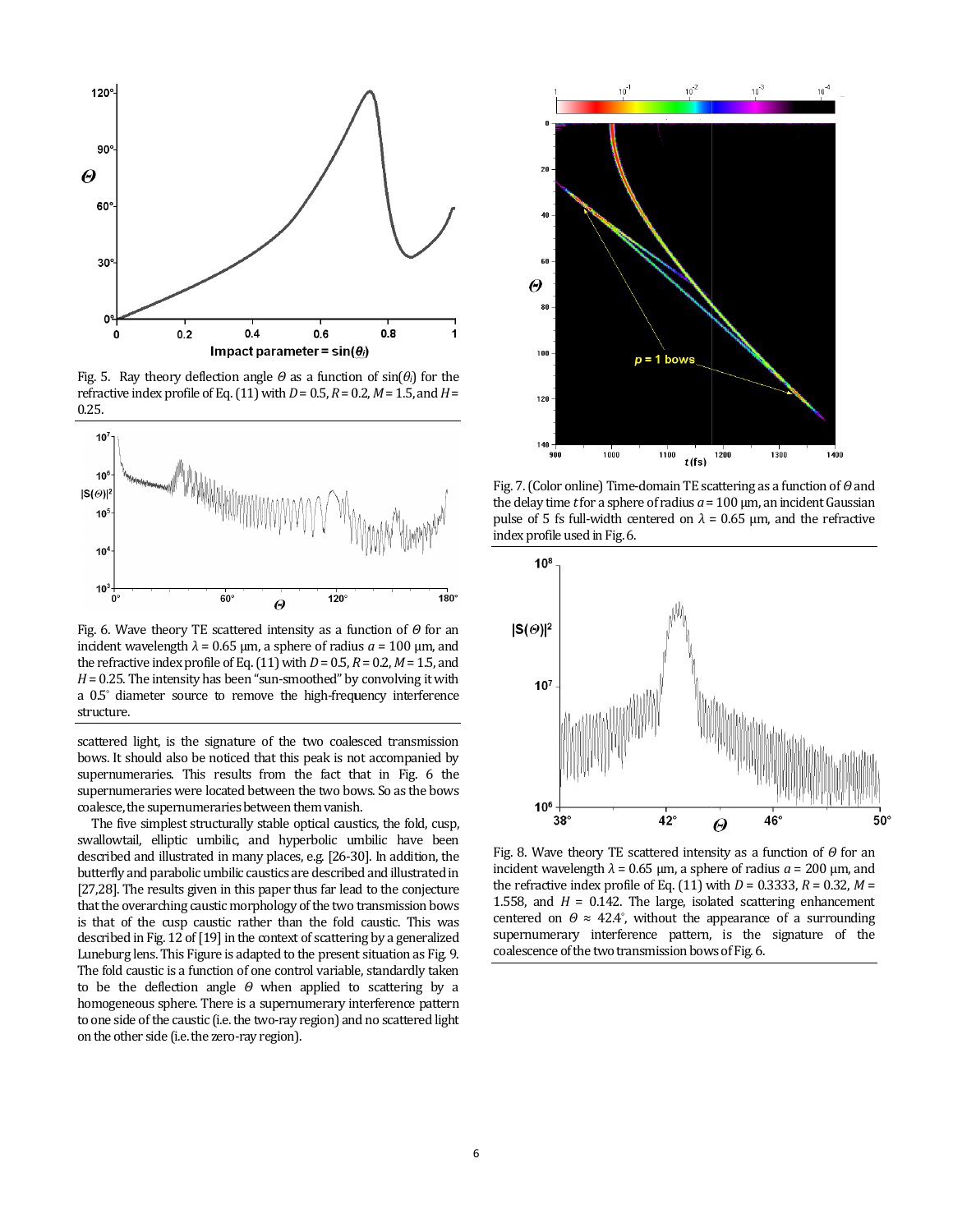

Fig. 9. (a) Fold caustic (large dot) and the scattering angle *Θ* axis. The number of participating rays for each scattering angle is listed, and the number of participating rays for each scattering angle is listed, and the<br>shaded region indicates the supernumerary interference pattern. (b) Cusp caustic and the *Θ* and *H*/*R* axes. The number of participating rays Cusp caustic and the  $\theta$  and  $H/R$  axes. The number of participating rays for each scattering angle is listed, and the shaded region indicates the supernumerary interference pattern. When  $H/R > 0.44$  for the refractive index profile of Eq.  $(11)$  with  $D = 0.333$ ,  $M = 1.558$ , and  $H =$ 0.142, two bows occur at different values of *Θ*. When *H*/*R* = 0.44, the two bows coalesce at a single value of *Θ*. When *H*/ *R* < 0.44, no bows occur.

The cusp caustic is a function of two control variables, which we here take to be the deflection angle *Θ* and the steepness parameter, *H*/*R*, of the localized decrease in the refractive index profile. The cusp caustic consists of two curved fold caustics joined together at a cusp point. The supernumerary interference pattern of the cusp (i.e. the three-ray region) lies inside the cusp, and there is no interference pattern outside the cusp (i.e. the one-ray region). When *H*/*R* > 0.44 for the values of *D*, *M*, and *H* considered in Fig. 4, the *Θ Θ* axis cuts the cusp caustic twice, exhibiting two bows with the supernumerary interference pattern between them. When *H*/*R* = 0.44, the *Θ* axis cuts the cusp caustic at the cusp point, exhibiting a large scattered intensity large scattered that is not accompanied by supernumeraries. Lastly, when *H*/*R* < 0.44, the *Θ*axis no longer cuts the cusp caustic, and exhibits no transmission the  $\theta$  axis no longer cuts the cusp caustic, and exhibits no transmission<br>bows. An identical two-bow coalescence phenomenon was described in [31] for  $p = 2$  scattering by a tilted homogeneous cylinder, where the second control variable in that case was the cylinder's tilt angle with respect to the direction of the incident plane wave. a function of two control variables, which we<br>flection angle  $\theta$  and the steepness parameter,<br>crease in the refractive index profile. The cusp c consists of two curved fold caustics joined together at a cusp<br>The supernumerary interference pattern of the cusp (i.e. the<br>ray region) lies inside the cusp, and there is no interference [31] for  $p = 2$  scattering by a tilted homogeneous cylinder, where the cond control variable in that case was the cylinder's tilt angle with spect to the direction of the incident plane wave.<br> **FOUR TRANSMISSION BOWS** Sin

#### **6. FOUR TRANSMISSION BOWS**

Since a sufficiently steep, localized refractive index decrease leads to a pair of transmission bows, two localized refractive index decreases a pair of transmission bows, two localized refractive index decreases should be able to lead to two pairs of transmission bows. This was tested using the following refractive index profile

$$
m(w) = M + 2H_1
$$
 for  $0 \le w \le D_1 - R_1$   
\n
$$
M + H_1 + H_1 \cos[(w - D_1 + R_1)\pi / (2R_1)]
$$
 for  $D_1 - R_1 \le w \le D_1 + R_1$   
\n
$$
M
$$
 for  $D_1 + R_1 \le w \le D_2 - R_2$   
\n
$$
M - H_2 + H_2 \cos[(w - D_2 + R_2)\pi / (2R_2)]
$$
 for  $D_2 - R_2 \le w \le D_2 + R_2$   
\nfor  $D_2 + R_2 \le 1$ . (26)

We used the parameters  $D_1 = 0.333$ ,  $R_1 = 0.083$ ,  $D_2 = 0.667$ ,  $R_2 =$ 0.167,  $M = 1.416$ ,  $H_1 = H_2 = 0.142$  to generate the refractive index profile shown in Fig. 10.The first refractive index decrease of Eq. (26) is identical to that used in Eq.  $(11)$  and Fig. 4 but with  $R = 0.083$ , and which produced a pair of transmission bows. There is now a second refractive index decrease following the first decrease, with half the

resulting deflection angle as a function of the angle of incidence is resulting deflection angle as a function of the angle of incidence is shown in Fig. 11. Two pairs of transmission bows are produced for these parameters. The first relative maximum bow A occurs at *Θ* ≈ 87° and  $\sin(\theta_i) \approx 0.51$ . The first relative minimum bow B occurs at  $\theta \approx 34^{\circ}$ and sin(θ*i*) ≈ 0.58. The second relative maximum bow C occurs at θ ≈ 105° and  $\sin(\theta_i) \approx 0.84$ . Finally, the second relative minimum bow D occurs at *Θ* ≈ 28° and sin(*θi*) ≈ 0.94. If only the first refractive index step had been present, the relative maximum bow A would have occurred at  $\theta \approx 79^{\circ}$  and  $\sin(\theta_i) \approx 0.51$ , and the relati have occurred at  $\theta \approx 23^{\circ}$  and  $\sin(\theta_i) \approx 0.59$ . In like manner, if only the second refractive index step had been present, the relative maximum second refractive index step had been present, the relative maximum<br>bow C would have continued to occur at  $\theta \approx 105^\circ$  and  $sin(\theta_i) \approx 0.84$ , and the relative minimum bow D would have continued to occur at θ≈ 28° and  $sin(\theta_i) \approx 0.94$ . The presence of the first refractive index decrease does not change bows C and D since the rays responsible for these bows do not penetrate to the region of the first refractive index decrease. But since the rays responsible for bows A and B must cross the region of the second refractive index decrease on their way to and from the region of the first refractive index decrease, the second decrease influences the scattering angle of bows A and B.<br>1.8  $_{1}$ value of  $H/R$ . Substituting this profile into Eq. (1), the graph of the 0.84. Finally, the second relative minimum bow D nd sin( $\theta$ )  $\approx$  0.94. If only the first refractive index step the relative maximum bow A would have occurred  $\theta$ )  $\approx$  0.51, and the relative minimum bow B would 28° and sin( $\theta_i$ )  $\approx$  0.94. The presence of the first refractiv decrease does not change bows C and D since the rays responsities the region of the first refractive decrease. But since the rays responsible for bows A an



Fig. 10 Refractive index profile given by Eq. (26) using parameters *D1* = 0.333,  $R_1$  = 0.083,  $D_2$  = 0.667,  $R_2$  = 0.167,  $M$  = 1.416 and  $H_1$  =  $H_2$  = 0.142.



Fig. 11. Ray theory deflection angle  $\theta$  as a function of sin( $\theta$ *i*) for the refractive index profile shown in Fig.10.

In order to verify the four bow prediction of ray theory, Lorenz-Mie scattering was computed for the refractive index profile of Eq. (26) scattering was computed for the refractive index profile of Eq. (26) with  $\lambda$  = 0.65  $\mu$ m and  $a$  = 100  $\mu$ m, and is shown in Fig. 12. As before, the graph includes the contribution from all the Debye series terms. A transmission bow occurs at *Θ* ≈ 30°which is the relative minimum bow D, and a wide bow-like structure is evident for 97° ≤  $Θ$  ≤ 107°, which is the relative maximum bow C. The two bows A and B with intermediate deflection angles are hidden in the complicated supernumerary<br>interference pattern between bows D and C. In order to resolve these interference pattern between bows D and C. In order to resolve these additional bows, time-domain scattering of a Gaussian pulse of fullwidth 5 fs and centered on  $\lambda = 0.65$   $\mu$ m by an  $\alpha = 30$   $\mu$ m radially inhomogeneous sphere was computed. The results are shown in Fig.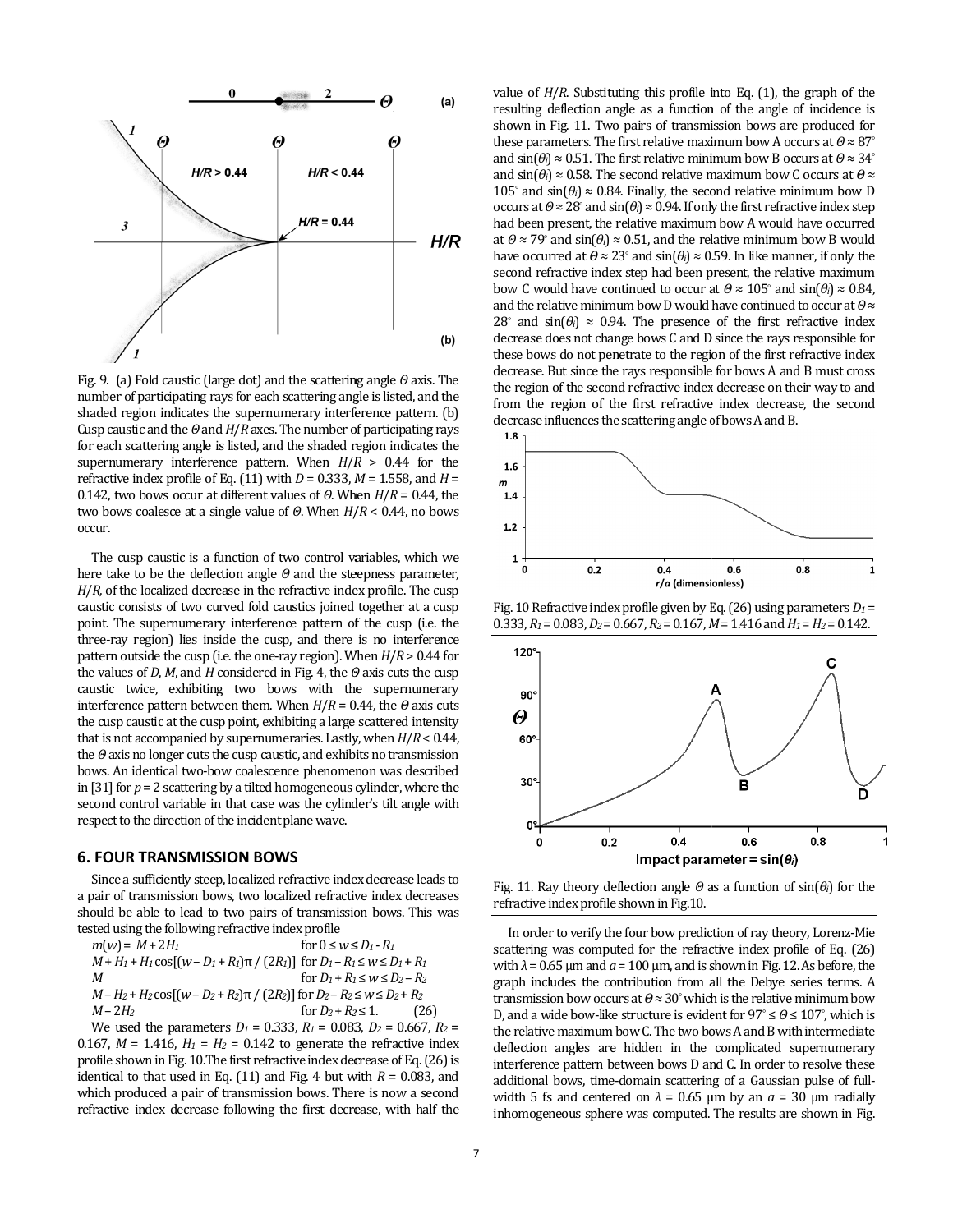13. All four of the transmission bows are now resolved, in agreement with the prediction of ray theory. In addition, bows A and C are easily recognized as relative maximum bows, and B and D recognized as relative minimum bows. of the transmission bows are now resolved, in agreement<br>diction of ray theory. In addition, bows A and C are easily<br>as relative maximum bows, and B and D are easily



Fig. 12. Wave theory TE scattered intensity as a function of  $Θ$  for an incident wavelength  $λ = 0.65 \mu m$ , a sphere of radius  $a = 100 \mu m$ , and the refractive index profile used in Fig. 11. The intensity has been "sunsmoothed" by convolving it with a 0.5° diameter source to remove the high-frequency interference structure.



Fig. 13. (Color online) Time-domain TE scattering as a function of  $\Theta$ and the delay time  $t$  for a sphere of radius  $a = 30 \mu m$ , an incident Gaussian pulse of 5 fs full-width centered on  $λ = 0.65$  μm, and the refractive index profile used in Fig. 11.

We also investigated the overarching caustic structure of the transmission bows associated with the refractive index profile of Eq. (26). The fact that zero, two, or four bows are possible by varying H1/R1 and H2/R2 initially suggested considering (i) the structurally stable elliptic and hyperbolic umbilic and swallowtail caustics [26-30], which have three control variables and partition regions containing zero, two, or four contributing rays, and (ii) the structurally stable zero, two, or four contributing rays, and (ii) the structurally stable<br>butterfly caustic [27] which has four control variables and partitions regions containing one, three, and five contributing rays. Each of these caustics is associated with an integral over a phase function, called the generating function. The spherical symmetry of a radially inhomogeneous refractive index profile dictates that the Lorenz-Mie Gaussian pulse of 5 fs full-width centered on  $\lambda = 0.65$  µm, and the refractive index profile used in Fig. 11.<br>We also investigated the overarching caustic structure of the transmission bows associated with the refractive ated with an integral over a phase function, called the<br>tion. The spherical symmetry of a radially<br>refractive index profile dictates that the Lorenz-Mie scattered fields are a sum (approximated by an integral) over a single discrete variable, i.e. the partial wave number (approximated by a continuous ray impact parameter). Thus we ruled out the elliptic and hyperbolic umbilics because their phase functions are integrated over two independent variables 26,27], as occurs for scattering of a plane wave with side-on incidence by an oblate spheroid [32, 33]. We also ruled out the swallowtail caustic since it describes the transition from three bows to one bow. Although the phase function of the butterfly caustic is also integrated over only one independent variable and is cut by the *Θ*axis zero, two, or four times, we were unable to fit the number of bows resulting from independent variation of the two steepness ruled out the swallowtail caustic since it describes the transition from three bows to one bow. Although the phase function of the butterfly caustic is also integrated over only one independent variable and is cut by the the independent variations of the two steepness parameters suggested<br>a caustic structure that consisted of the direct product of two cusp<br>caustics, each extended from two to three dimensions, and intersecting<br>each other at a caustic structure that consisted of the direct product of two cusp caustics, each extended from two to three dimensions, and intersecting each other at an angle of 90° . The two fold lines extended into curved planes that have been called fold surfaces [27, 29], and the cusp point that joins the pair of folds is extended into a line that has been called a rib. For the two intersecting three dimensional cusps considered here, the two orthogonal rib lines coincide with the  $H_1/R_1$  and  $H_2/R_2$  axes, and the  $\Theta$  axis is perpendicular to them both. 29], and the cusp point that joins the pair of folds is extended into a line that has been called a rib. For the two intersecting three dimensional cusps considered here, the two orthogonal rib lines coincide with the  $H_$ the <sup>0</sup>X<sub>9</sub> caustic where the bisector of each of the intersecting cusps is in the *Θ* direction (see Fig. 5 of [29] and Fig. 1b of [ [34]). But this geometry did not allow for the possibility of the *Θ* axis crossing the caustic zero times, and was thus ruled out. Another way of intersecting the cusps, as shown in Fig. 14, is if the one having its rib line along the  $H_1/R_1$  axis is oriented so that its bisector is in the *H2*/ *R2* direction, and the one with its rib line along the  $H_2/R_2$  axis is oriented so that its bisector is in the  $H_1/R_1$  direction. This structure easily conformed to the progression of the number of bows that result as  $H_1/R_1$  and  $H_2/R_2$  are independently varied through their full ranges. Although this caustic fitting does not constitute a proof, we provisionally suggest that this is the overarching caustic structure of the bows associated with the refractive index profile of Eq. (26). scattered fields are a sum (approximated by an integral) over a single discrete variable, i.e. the partial wave number (approximated by a continuous ray impact parameter). Thus we ruled out the elliptic and hyperbolic umbi



Fig. 14 (Color online) Direct product of two three-dimensional cusp caustics.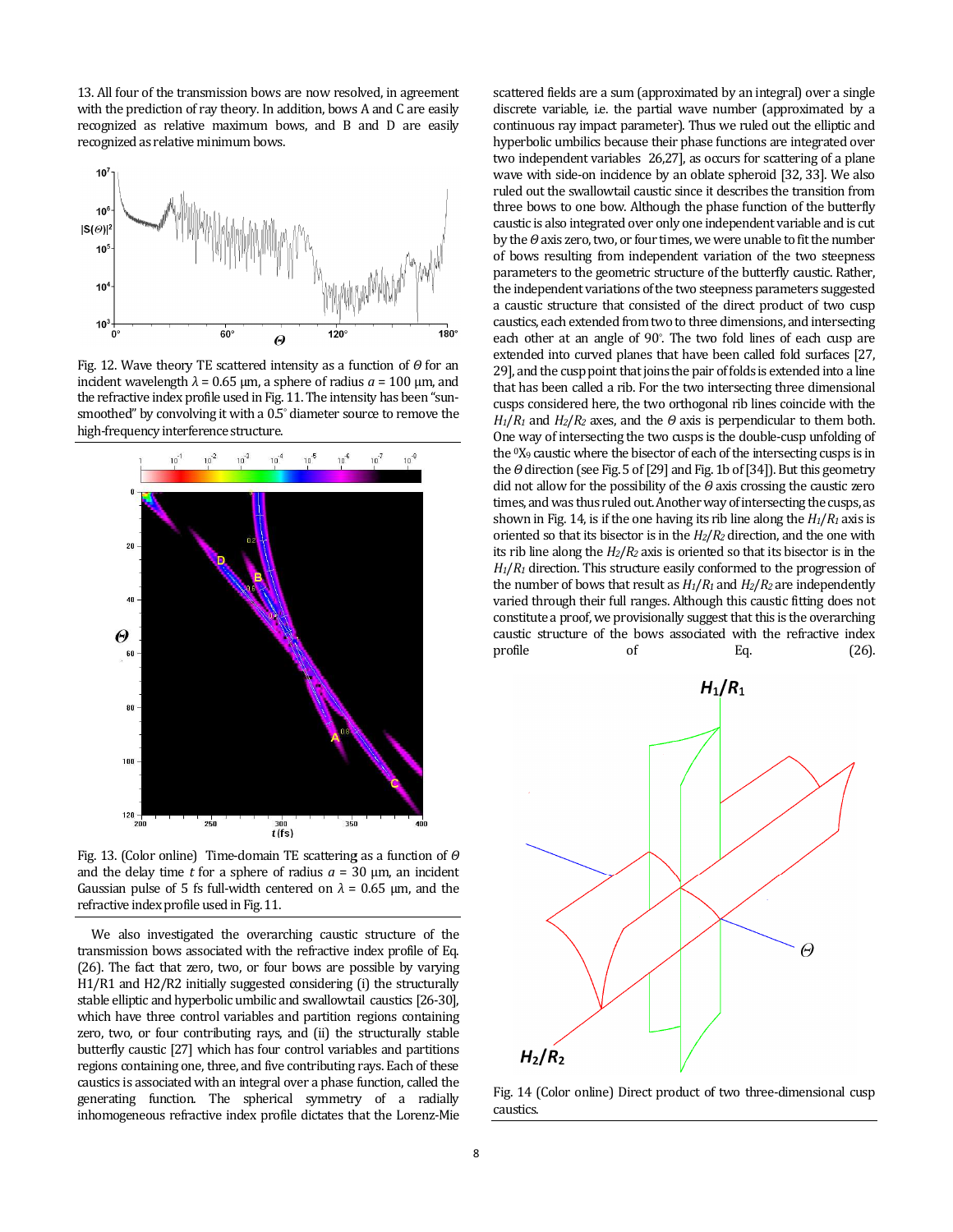# **7. CONCLUSIONS**

As was mentioned in Sec. 1, while no transmission bows are possible for short wavelength scattering of a plane wave by a homogeneous sphere, a number of previous authors have predicted the occurrence of various numbers of transmission bows for short wavelength scattering of a plane wave by a radially inhomogeneous sphere. But in those previous studies, no physical mechanism was given for the cause of the bows, and no specific predictions were made for the conditions on the refractive index profile under which transmission bows can be expected to occur. This study addresses these unanswered questions.

The radially inhomogeneous refractive profile  $m(w)$  with  $w \equiv r/a$ may be that of a particle with  $m(w) \ge 1$ , or a bubble with  $m(w) \le 1$ . It may increase as a function of *w* with d*m*/d*w* > 0, or it may decrease with d*m*/d*w* < 0. It may be an edgeless particle or bubble with *m*(1) = 1, or a hard-edge particle or bubble with  $m(1) \neq 1$ . The function  $n(w) =$ *w m*(*w*) may be monotonically increasing over a particular range of *η*, or it may not. In light of the investigations reported here, we feel that it is not possible to provide a single universal rule giving the number of transmission bows that will occur for any given refractive index profile. Rather, we believe the problem must be broken into a number of refractive index equivalence classes that are then each examined individually.

In this study we have focused on the class *m*(*w*) > 1, d*m*/d*w* < 0, and *η*(*w*) being monotonically increasing for  $0 \leq \eta \leq 1$ . For this class of refractive index profiles, transmission bows occur only in pairs, a relative maximum bow followed by a relative minimum bow. Depending on the number of isolated regions of refractive index decrease and on the steepness of the decrease in each region, no pairs, one pair, two pairs, etc., can occur. Relative maximum bows were found to occur for rays that penetrate to the steepest part of the region of refractive index decrease, and correspond to the near-onset of the classical phenomenon of orbiting. Relative minimum bows were found to occur for rays that just start to penetrate into the region of refractive index decrease. They correspond to increased refraction in that region when compared to the lesser refraction that would have been experienced by rays had the refractive index increase not occurred

Similar results, mentioned at the end of Sec. 2, were obtained for a number of other refractive index equivalence classes. Using the method of analysis described here, predictions of the number of bows may also be made for families of rays that undergo one or more internal reflections before exiting the sphere. The transmission bows for short wavelength scattering predicted in the context of ray theory also are predicted to occur in wave scattering, both in the frequencydomain and in the time-domain.

#### **Acknowledgment**

The authors wish to thank Prof. John A. Adam of Old Dominion University for bringing Ref. [5] to our attention, and for several fruitful conversations during the course of this work.

# **APPENDIX A. SIGNATURE OF BOWS IN TIME-DOMAIN SCATTERING**

The ray theory deflection angle for transmission scattering is given in Eq. (1). Let  $L(\theta_i)$  be the optical path length of the ray trajectory divided by the sphere radius, measured from the entrance plane of the sphere to its exit plane. Also let (*r*,*ξ*) be the polar coordinates of a point on the ray trajectory with respect to the center of the sphere, and let d*s* be the differential arc length along the trajectory divided by the sphere radius. Then

$$
L(\theta_i) = \int m \, ds = \int m(w) \, (ds/d\xi) \, (d\xi/dw) \, dw. \tag{A1}
$$

From [14] one has

 $dw/d\xi = [w / sin(\theta_i)] [n^2(w) - sin^2(\theta_i)]^{1/2}$ . (A2)

Substituting Eq. (A2) into Eq. (A1) along with the standard formula for the arc length in polar coordinates, adding and subtracting sin*2*(*θi*) to the numerator factor of the resulting expression, and then substituting Eq. (1) into the result, one gets

$$
L(\theta_i) = 2 - 2\cos(\theta_i) + \sin(\theta_i) [\theta(\theta_i) + \pi - 2\theta_i] + 2 \int d(w/w) [\eta^2(w) - \sin^2(\theta_i)]^{1/2}.
$$
 (A3)

Taking into account the *θ<sup>i</sup>* dependence of the lower limit of integration in Eq. (A3), and assuming that orbiting does not occur,  $(d\eta/dw)_{wT} \neq 0$ , the derivative of Eq. (A3) is

 $(dL/d\theta_i) = \sin(\theta_i) (d\theta/d\theta_i).$  (A4)

For the occurrence of a transmission bow at  $\theta_i = \theta_i^R$ , both the deflection angle and the optical path length are then simultaneous extrema. Taking the derivative of Eq. (A4) one obtains

(d2*L*/d*θ<sup>i</sup>* <sup>2</sup>) = cos(*θi*) (d*Θ*/d*θi*) + sin(*θi*) (d2*Θ*/d*θ<sup>i</sup>* <sup>2</sup>) . (A5)

Evaluating Eq. (A5) at the rainbow condition gives

 $(d^2L/d\theta_i^2)^R = \sin(\theta_i^R) (d^2\theta/d\theta_i^2)$ 

Thus the simultaneous extrema are both either relative maxima or relative minima.

One can Taylor series expand both *Θ* and *L* about their values *ΘR* and *LR* at a transmission bow, obtaining

 $(\theta - \theta^R) = a_2 (\theta_i - \theta_i^R)^2 + a_3 (\theta_i - \theta_i^R)^3 + O(\theta_i - \theta_i^R)$ (A7)

 $(L - L<sup>R</sup>) = b<sub>2</sub>(\theta<sub>i</sub> - \theta<sub>i</sub><sup>R</sup>)<sup>2</sup> + b<sub>3</sub>(\theta<sub>i</sub> - \theta<sub>i</sub><sup>R</sup>)<sup>3</sup> + O(\theta<sub>i</sub> - \theta<sub>i</sub><sup>R</sup>)$ *<sup>4</sup>* . (A8)

Assume that *Θ* and *L* are both relative minima at the bow, so that *a<sup>2</sup>* > 0, *b2* > 0, and *a3* and *b3* can be either positive or negative. If the second term on the right hand side of Eq. (A7) is much smaller than the first term, Eq. (A7) can be approximately inverted in the vicinity of the bow to give

$$
(\theta_i - \theta_i^R) = \pm [(\theta - \theta^R) / a_2]^{1/2} - [a_3 / (2a_2^2)] (\theta - \theta^R) + O(\theta - \theta^R)^{3/2}
$$
\n(A9)

Substituting Eq. (A9) into Eq. (A8) we obtain

$$
(L - LR) = (b2 / a2) (\theta - \thetaR) \pm [(b3a2 - b2a3) / a25/2] (\theta - \thetaR)3/2 + O(\theta - \thetaR)2.
$$
 (A10)

The second term on the right hand side of Eq. (A10) is a cusp about the diagonal line given by the first term. Since the delay time for timedomain scattering is

*t* = *L* / *c* (A11)

*<sup>R</sup>* . (A6)

where  $c$  is the speed of light in the external medium, Eq.  $(A10)$ describes the cusp structures in the vicinity of the bows in the timedomain trajectories shown in Figs. 7 and 13. Similarly, if both *Θ* and *L* are relative maxima at the transmission bow, then

$$
(L - LR) = (b2 / a2) (\theta - \thetaR) \mp [(b3a2 - b2a3) / a25/2] (\theta - \thetaR)3/2 + O(\theta - \thetaR)2, (A12)
$$

which is again a cusp about the diagonal line given by the first term of Eq. (A12). Finally, it should be noted that  $a_2$ ,  $b_2$ ,  $a_3$ , and  $b_3$  are proportional to the second and third derivatives of*Θ* and *L* evaluated at the bow. Making these substitutions, defining

$$
h \equiv (d^2\theta/d\theta^2)^R / [2 \cos^2(\theta^R)],
$$
 (A13)

and substituting the results into Eq. (A10), the phase of the rays in the vicinity of the bow from the sphere's entrance plane to its exit plane is  $Φ(Θ) = ka L(Θ) = ka [LR]$ *<sup>R</sup>*) (*Θ* – *ΘR*) ± (2/3) *h-1/2* (*Θ* – *ΘR*)

$$
\Phi(\theta) = ka L(\theta) = ka [L^R + \sin(\theta)^R] (\theta - \theta^R) \pm (2/3) h^{1/2} (\theta - \theta^R)^{3/2}
$$
  
+ O(\theta - \theta^R)^2]. (A14)

This has the same functional dependence as the phase of the two supernumerary rays in the two-ray limit of Airy theory that flank the (*p*-1)-order rainbow of a homogeneous sphere (see Eqs.(4, 24, 25) of [9], Eqs.(6.24, 6.31) of [10], and Eqs.(10, 16) of [35]). The Airy theory scattered electric field for a radially inhomogeneous sphere has been derived as an approximation to the exact wave theory solution to the electromagnetic boundary value problem and will be published separately. The value of *h* obtained in that analysis agrees with Eq.